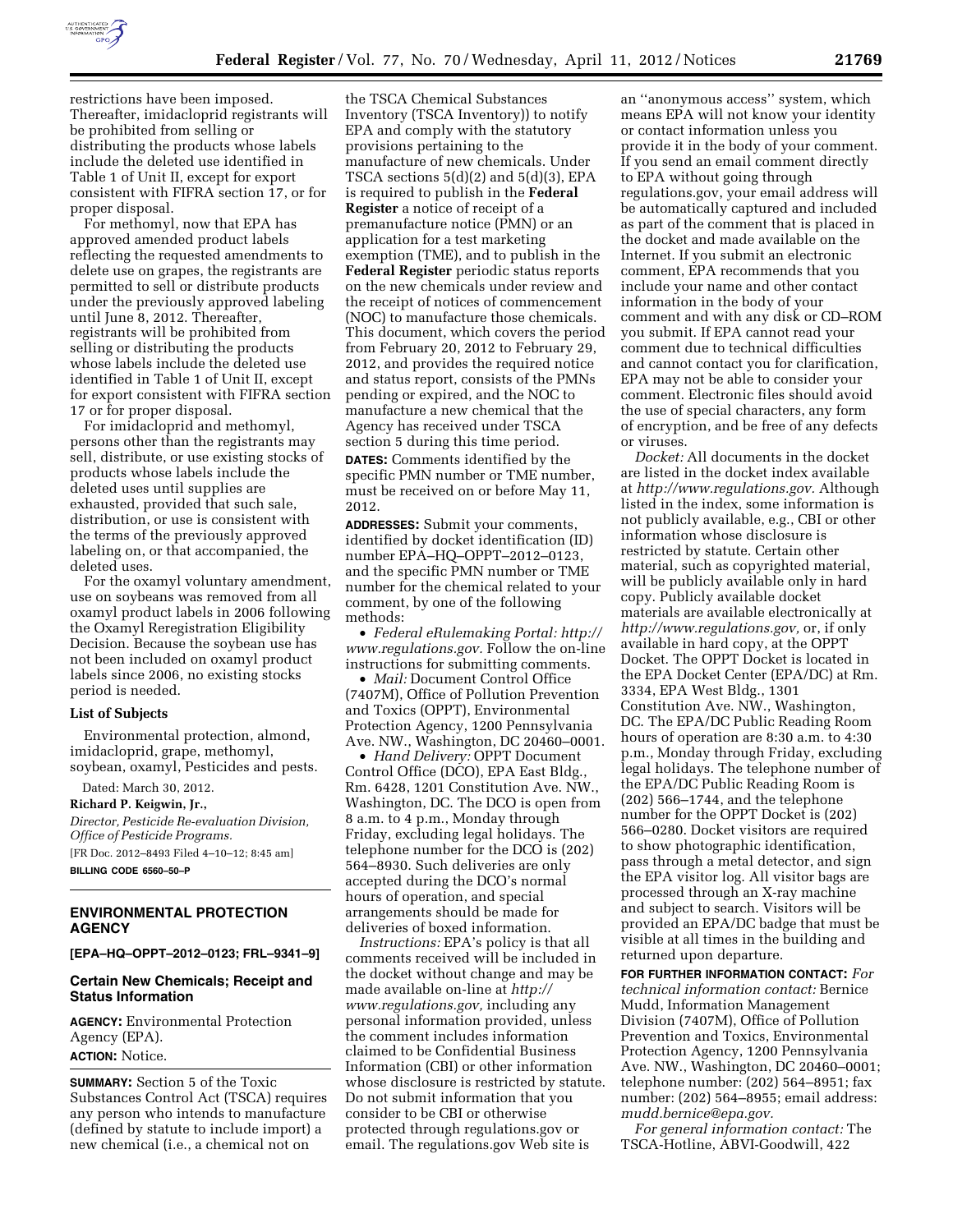South Clinton Ave., Rochester, NY 14620; telephone number: (202) 554– 1404; email address: *[TSCA-](mailto:TSCA-Hotline@epa.gov)[Hotline@epa.gov.](mailto:TSCA-Hotline@epa.gov)* 

#### **SUPPLEMENTARY INFORMATION:**

### **I. General Information**

# *A. Does this action apply to me?*

This action is directed to the public in general. As such, the Agency has not attempted to describe the specific entities that this action may apply to. Although others may be affected, this action applies directly to the submitter of the PMNs addressed in this action. If you have any questions regarding the applicability of this action to a particular entity, consult the person listed under **FOR FURTHER INFORMATION CONTACT**.

### *B. What should I consider as I prepare my comments for EPA?*

1. *Submitting CBI.* Do not submit this information to EPA through regulations.gov or email. Clearly mark the part or all of the information that you claim to be CBI. For CBI information in a disk or CD–ROM that you mail to EPA, mark the outside of the disk or CD–ROM as CBI and then identify electronically within the disk or CD–ROM the specific information that is claimed as CBI. In addition to one complete version of the comment that includes information claimed as CBI, a copy of the comment that does not contain the information claimed as CBI must be submitted for inclusion in the public docket. Information so marked will not be disclosed except in accordance with procedures set forth in 40 CFR part 2.

2. *Tips for preparing your comments.*  When submitting comments, remember to:

i. Identify the document by docket ID number and other identifying information (subject heading, **Federal Register** date and page number).

ii. Follow directions. The Agency may ask you to respond to specific questions or organize comments by referencing a Code of Federal Regulations (CFR) part or section number.

iii. Explain why you agree or disagree; suggest alternatives and substitute language for your requested changes.

iv. Describe any assumptions and provide any technical information and/ or data that you used.

v. If you estimate potential costs or burdens, explain how you arrived at your estimate in sufficient detail to allow for it to be reproduced.

vi. Provide specific examples to illustrate your concerns and suggest alternatives.

vii. Explain your views as clearly as possible, avoiding the use of profanity or personal threats.

viii. Make sure to submit your comments by the comment period deadline identified.

### **II. Why is EPA taking this action?**

EPA classifies a chemical substance as either an ''existing'' chemical or a ''new'' chemical. Any chemical substance that is not on EPA's TSCA Inventory is classified as a ''new chemical,'' while those that are on the TSCA Inventory are classified as an ''existing chemical.'' For more information about the TSCA Inventory go to: *[http://www.epa.gov/opptintr/](http://www.epa.gov/opptintr/newchems/pubs/inventory.htm)  [newchems/pubs/inventory.htm.](http://www.epa.gov/opptintr/newchems/pubs/inventory.htm)* Anyone who plans to manufacture or import a new chemical substance for a non-

exempt commercial purpose is required by TSCA section 5 to provide EPA with a PMN, before initiating the activity. Section 5(h)(1) of TSCA authorizes EPA to allow persons, upon application, to manufacture (includes import) or process a new chemical substance, or a chemical substance subject to a significant new use rule (SNUR) issued under TSCA section 5(a), for ''test marketing'' purposes, which is referred to as a test marketing exemption, or TME. For more information about the requirements applicable to a new chemical go to: *[http://ww.epa.gov/opt/](http://ww.epa.gov/opt/newchems)  [newchems.](http://ww.epa.gov/opt/newchems)* 

Under TSCA sections 5(d)(2) and 5(d)(3), EPA is required to publish in the **Federal Register** a notice of receipt of a PMN or an application for a TME and to publish in the **Federal Register**  periodic status reports on the new chemicals under review and the receipt of NOCs to manufacture those chemicals. This status report, which covers the period from February 20, 2012 to February 29, 2012, consists of the PMNs pending or expired, and the NOCs to manufacture a new chemical that the Agency has received under TSCA section 5 during this time period.

### **III. Receipt and Status Reports**

In Table I. of this unit, EPA provides the following information (to the extent that such information is not claimed as CBI) on the PMNs received by EPA during this period: The EPA case number assigned to the PMN, the date the PMN was received by EPA, the projected end date for EPA's review of the PMN, the submitting manufacturer/ importer, the potential uses identified by the manufacturer/importer in the PMN, and the chemical identity.

# TABLE I—19 PMNS RECEIVED FROM 02/20/12 TO 02/29/12

| Case No.    | Received<br>date | Projected<br>notice end<br>date | Manufacturer/Importer   | Use                                                                                                            | Chemical                                                                                              |
|-------------|------------------|---------------------------------|-------------------------|----------------------------------------------------------------------------------------------------------------|-------------------------------------------------------------------------------------------------------|
| P-12-0186   | 02/17/2012       | 05/16/2012                      |                         | (G) Chemical intermediate [de-<br>structive usel.                                                              | (G) Acrylic acid, carbamate, alkyl<br>ester.                                                          |
| P-12-0190   | 02/17/2012       | 05/16/2012                      | Emery Oleochemicals LLC | (G) Additive for the manufacturing<br>of certain plastics.                                                     | (G) Fatty acid ester.                                                                                 |
| $P-12-0191$ | 02/20/2012       | 05/19/2012                      | Dow Chemical Company    | (G) Component of adhesive; com-<br>ponent of composite.                                                        | (S) Oxirane, 2,2'-(phenylene)bis-.                                                                    |
| $P-12-0192$ | 02/21/2012       | 05/20/2012                      | Cray Valley USA, LLC    | (G) Additive for filler dispersion<br>and/or property enhancement<br>in thermoplastic and rubber<br>compounds. | (G) Maleated resin, half-ester.                                                                       |
| $P-12-0193$ | 02/21/2012       | 05/20/2012                      | Cray Valley USA, LLC    | (G) Additive for the dispersion of<br>fillers in thermoplastic polyole-<br>fins and other resins.              | (G) Maleated resin.                                                                                   |
| $P-12-0194$ | 02/22/2012       | 05/21/2012                      |                         | (G) Hydraulic fluid component                                                                                  | (G) Amines,<br>bis(alkyl). $3$ -[[bis<br>(alkylalkoxy) phosphinothioyl]<br>thio]-2-alkylalkananoates. |
| $P-12-0195$ | 02/22/2012       | 05/21/2012                      | CBI                     |                                                                                                                | (G) Amines, bis(alkyl) o,o-di-alkyl<br>phosphorodithioates.                                           |
| $P-12-0196$ |                  |                                 |                         |                                                                                                                | (G) Aromatic distillation bottoms.                                                                    |